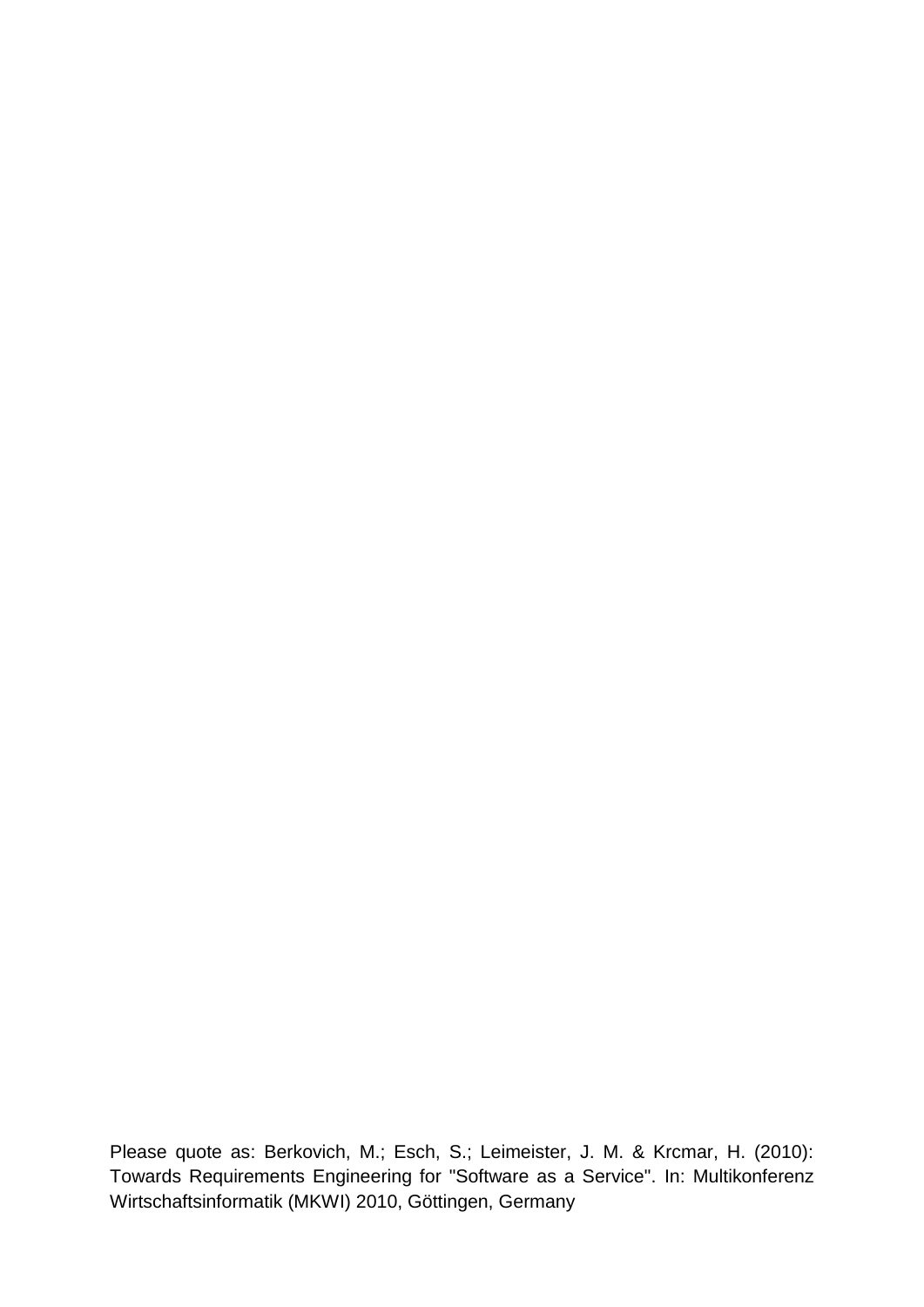# **Towards Requirements Engineering for "Software as a Service"\***

*Marina Berkovich<sup>1</sup> , Sebastian Esch<sup>1</sup> , Jan Marco Leimeister<sup>2</sup> , Helmut Krcmar<sup>1</sup>*

*<sup>1</sup>Lehrstuhl für Wirtschaftsinformatik Technische Universität München Boltzmannstr.3 85748 Garching*

*<sup>2</sup> Fachgebiet Wirtschaftsinformatik Universität Kassel Nora-Platiel-Str. 4 34127 Kassel* 

### **1 Introduction**

-

More and more companies realign their competencies to offer integrated bundles of products and services with the goal to solve customer problems (Leimeister et al. 2009). The customers are not interested in products or services per se, but they want their problems to be solved (Böhmann und Krcmar 2007). Offering a solution has advantages for the customer and the supplier. The customer gets an individualized solution for his problem and the supplier reaches higher profits in comparison to a "classic" product (Galbraith 2002).

This trend from offering traditional products to offering solutions can be observed in product development, known as Hybrid Products or Product Service Systems (PSS), as well as in the software industry, where this trend is called Software as a Service (Böhmann und Krcmar 2007; Berkovich et al. 2009a).

The success of a product depends on how good it satisfies the requirements and wishes of the customer. To assure this success, it is important to carry out requirements engineering accurately (Lindemann 2006). "Requirements engineering (RE) — the elicitation, definition, and management of requirements — is often cited as one of the most important, but difficult phases of software development (Damian und Chisan 2006)." Faulty RE is one of the main reasons for the failure

<sup>\*</sup> Dieser Beitrag ist im Rahmen des Sonderforschungsbereiches 768 "Zyklenmanagement von Innovationsprozessen – Verzahnte Entwicklung von Leistungsbündeln auf Basis technischer Produkte", gefördert von der Deutschen Forschungsgemeinschaft (DFG), sowie des Forschungsprojekts SPRINT entstanden, gefördert durch das Bundesministerium für Bildung und Forschung unter dem Förderungskennzeichen 01FD0609.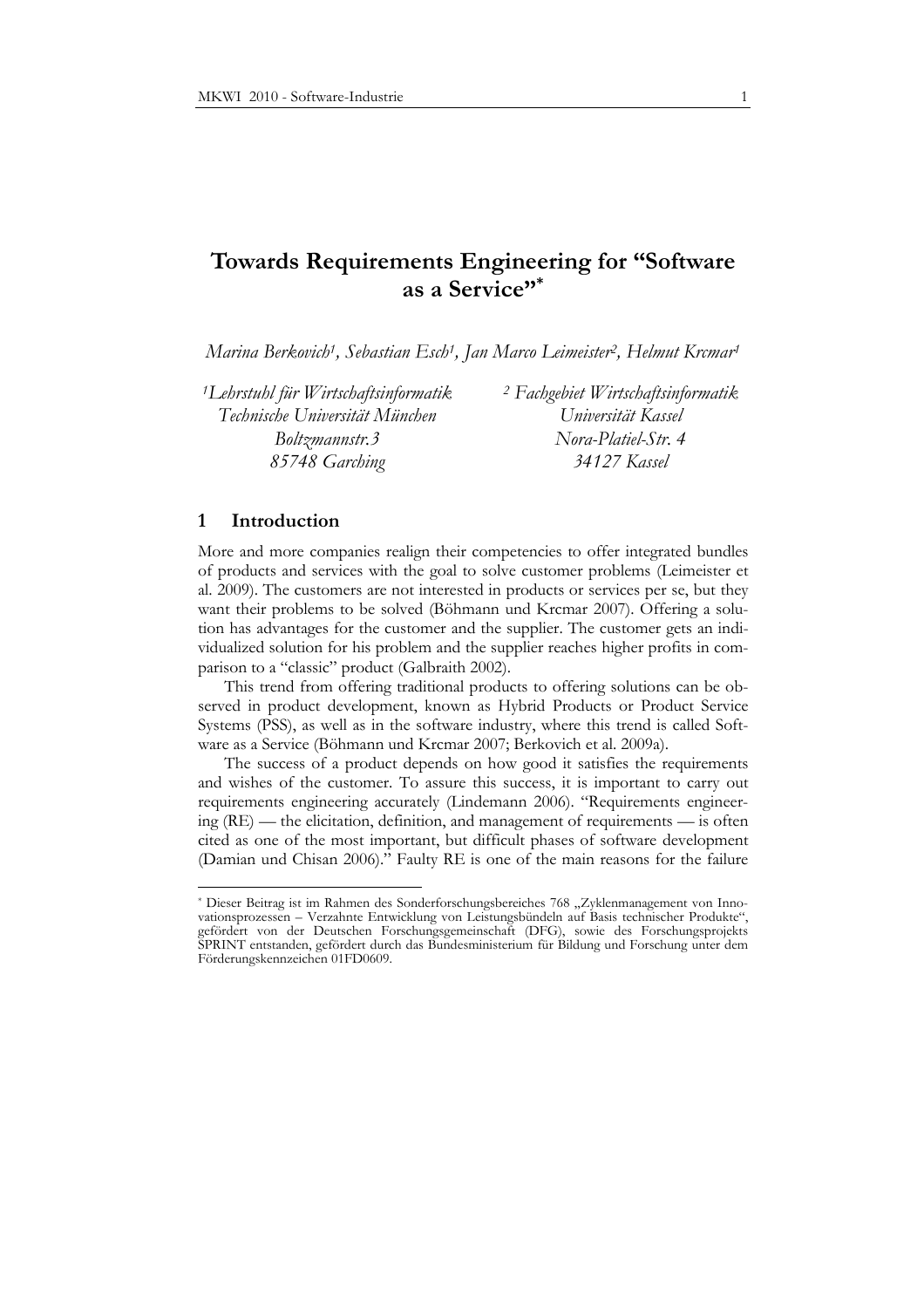of development projects (Aurum und Wohlin 2005). The later errors are detected in the development process, the higher are the costs resulting from them. Companies are forced to develop more complex and more innovative systems and concurrently adapt them to the requirements of the customer (Pohl 2007). Especially interesting is how RE for SaaS as a hybrid product has to be done. This paper discusses the requirements for the requirements engineering process of SaaS.

# **2 Software as a Service**

Software as a Service (SaaS) is defined as a software offered as a service that can be accessed via the Internet (Buxmann et al. 2008). SaaS is an important trend in the IT domain as can be seen in the increasing market share of about 50% per year (Choudhary 2007). A main characteristic of SaaS is that it separates the owner and the user of software. Another characteristic of SaaS is that it allows offering of product-variants, depending on the needs of the customer (Choudhary 2007).

Often SaaS is mentioned in conjunction with ASP (Application Service Providing). ASPs offer COTS (components-off-the-shelf) software hosting and support, services supporting multiple users' access to an application that is centrally managed via a subscription-based access model (Liang et al. 2006). In distinction to ASP, software offered as SaaS supports multiple customers sharing the same software instance, different configurations for distinct customers or recording of usage information for new business models. SaaS is also mentioned in conjunction with Service-oriented Architectures (SOA). SOA is a technical means to integrate different applications communicating via a network, often used by SaaS (Buxmann et al. 2008). In contrast to SOA, SaaS is not concerned with the technical realization, but with the appearance of the services themselves. A similar concept to SaaS is that of offering solutions consisting of customized versions of MOTS (modifiable off-the-shelf) software defined by Carney and Leng (2000). These solutions consist of software and consulting activities aiming at integrating software into the business processes of the customer (Böhmann und Krcmar 2007), by modifying the software itself. In comparison to SaaS, customized MOTS has no service component during the software's usage phase. As the customer-individualization is a main characteristic of SaaS it is often handled in conjunction with MOTS. SaaS offers software like MOTS or COTS, with the distinction that during the development of SaaS, the business case "as a service" was already incorporated.

SaaS can be seen as a complex solution, aiming at solving customers' problems and providing advantages for the customer. MOTS is offered as a service in such a complex solution. From another point of view, SaaS can be a part of a complex solution, supporting face-to-face services. Both perspectives lead to different aspects that need to be regarded when developing the software. Such a complex solution is also known as a hybrid product (or PSS - product service system) (Leimeister und Glauner 2008). A hybrid product is a combination of physical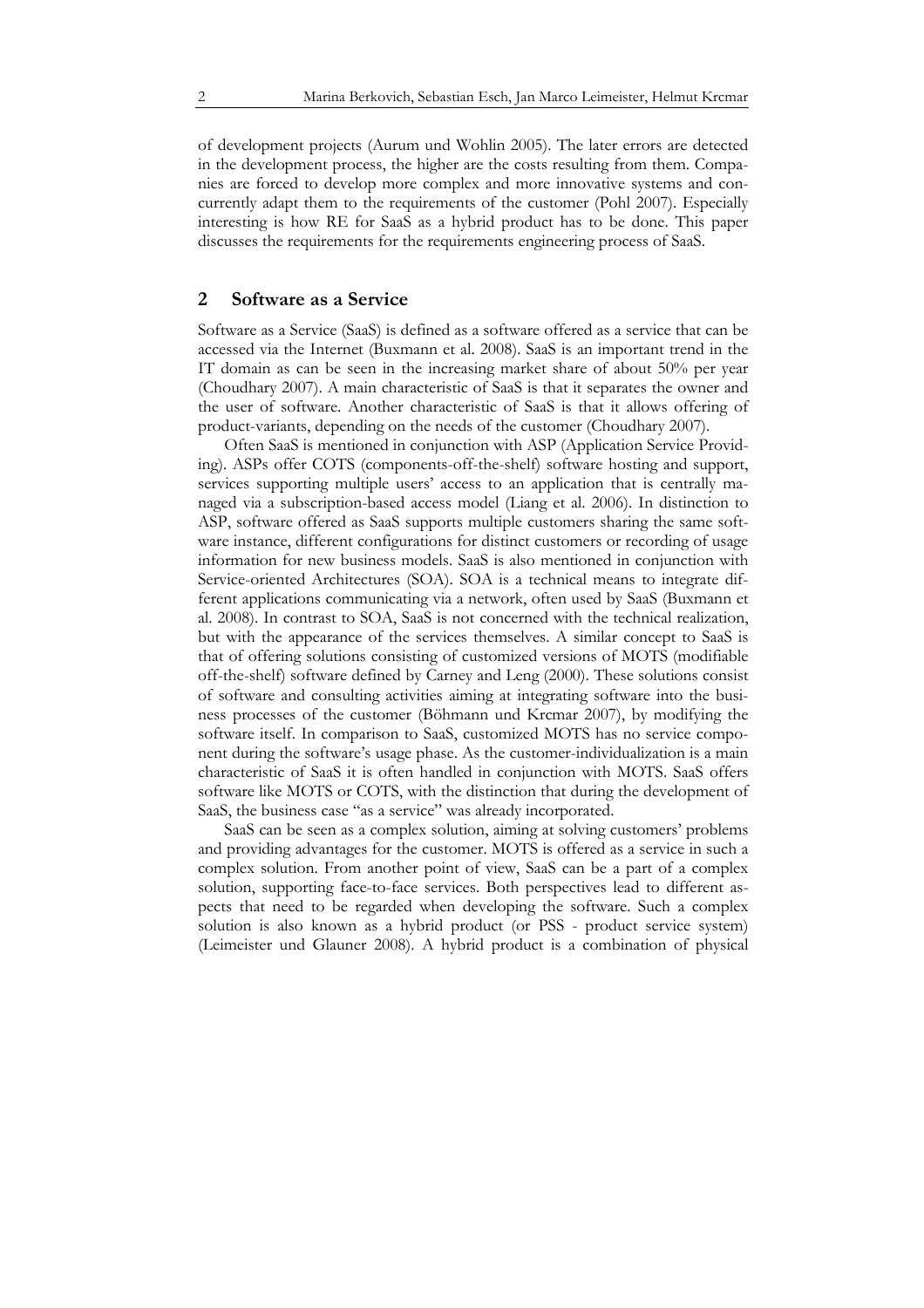products and services offered on the market as integrated service bundles (Becker und Krcmar 2008). In this context software is also regarded as a product, since it plays a substantial role in modern products.

Hybrid products can be characterized by the degree of individualization, process-integration and service-integration (Sawhney 2006). Service-integration means coordinated integration of product and service. Thereby the benefits for the customer in purchasing service bundles are higher than if he purchases the single product- and service-components separately. Process-integration means that hybrid products are seamlessly integrated into the processes of the customer. Therefore the supplier of hybrid products has to thoroughly know the customer processes. Individualization means that hybrid products have to be adapted to the customer wishes (Sawhney 2006). Becker and Krcmar (2008) point out that a bundle of the components, without any added value for the customer, does not increase the willingness to pay but does instead increase the desire for discounts.

Thus, the development of hybrid products requires a high degree of technological integration reflected by the integration of technological and organizational parts, the individualization, which means that the hybrid products are customized, and the transformation of solutions, which means that the customer-value is increased by the solution, and the different lifecycles of hybrid products' components (Böhmann und Krcmar 2007; Berkovich et al. 2009b). These aspects have the consequence that the development of hybrid products has to be done differently than that of common products. In literature as well as in practice the parts of a hybrid product are handled separately (Leimeister und Glauner 2008).

There are also SaaS that do not fulfill the definition of hybrid products. An example for such a SaaS is the Google calendar. It is offered through internet and can be used by many different people. But it does not fulfill the criteria of individualization. Every user does use exactly the same software without the possibility to request individual changes from the solution provider.

In the focus of this paper are only SaaS that are also hybrid products. Therefore they regard the customer-individualization as important. That means the solution or parts of the solution have to be adapted to accurately fulfill the customer needs. "Software is developed to meet necessary and sufficient requirements, in a highly personalized, fine-grained, and transparent manner (Chen et al. 2005)".

#### **3 SaaS in the context of Hybrid Products**

To analyze the requirements for the RE for SaaS as a hybrid product, it is necessary to understand the character of SaaS. Most papers discussing SaaS show different fields of application, general aspects regarding business economics, different views on the software- or service-part or they describe technical aspects.

In the context of software as a service and hybrid products two scenarios arise merging both topics, leading to new challenges for RE. In the first scenario SaaS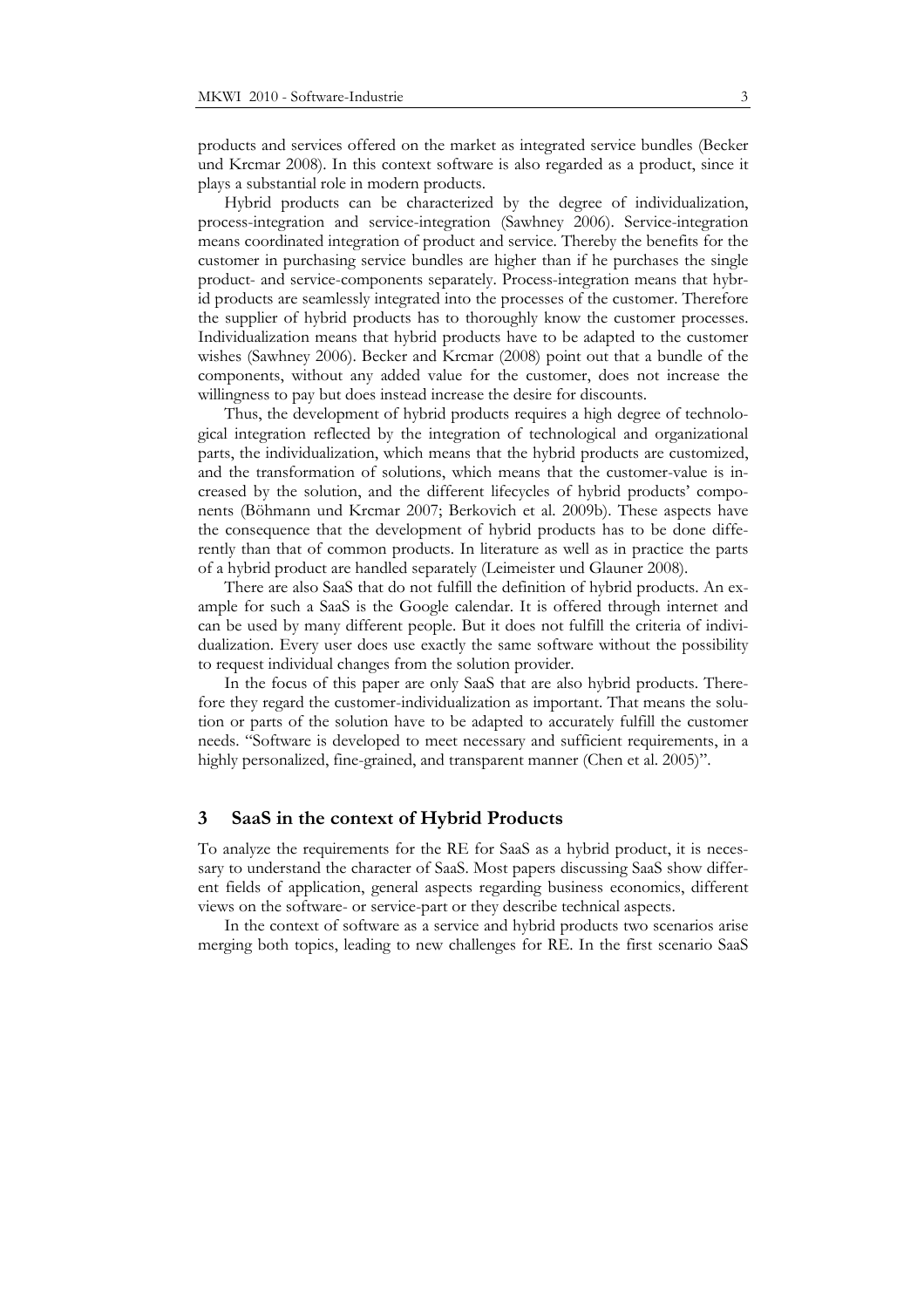itself can be seen as a hybrid product (Figure 1), a bundle of software and services to address the needs of the customers. The software is often especially developed to be offered as a service, considering different requirements concerning datahandling or supporting different customers on the same software instance.

An example for SaaS is a CRM-software provided as a service through the internet (http://www.salesforce.com) that offers a web-based solution for sales, service, marketing and call-center. It can be characterized as a hybrid product.

Scenario 1: SaaS as Hybrid Product



**Figure 1: SaaS as hybrid product (Source: Own illustration)** 

Customer and service provider are different stakeholders, with different characteristics and requirements. Customers have requirements for the whole SaaS product, including service aspects and software functionality. They can be seen as a market, where market analysis techniques are necessary to elicit requirements. Service providers have requirements to integrate the software into their service processes. So the development of tightly integrated software and services requires close cooperation between software provider and service provider, but the service processes focus on deploying, delivering and supporting the software. In this scenario as well as in the second scenario, software/technology provider and service provider can be organizational units of the same organization or different organizations (Becker und Krcmar 2008). If both stakeholders are from the same organization, boundaries during the development process are easier to overcome.

In the second scenario, software as a service is used to enable face-to-face services (Figure 2). An example of such a hybrid product is a sports-coaching-service for workplace-health-promotion. Thus the participants in such an activity program use the software like standard software to view their workout schedules, document their activity and communicate with their coaches. The coaches of the service provider use the software to monitor and manage the participants. Through the use of the software, they support more participants as without support through software.

In this scenario, the functional requirements are not only derived from the customer but also from the service provider, who needs specific functionality to support his service processes. In contrast to the first scenario the coupling between service processes and software functionality is tighter. The requirements regarding deploying, delivering and supporting the software shift from the service provider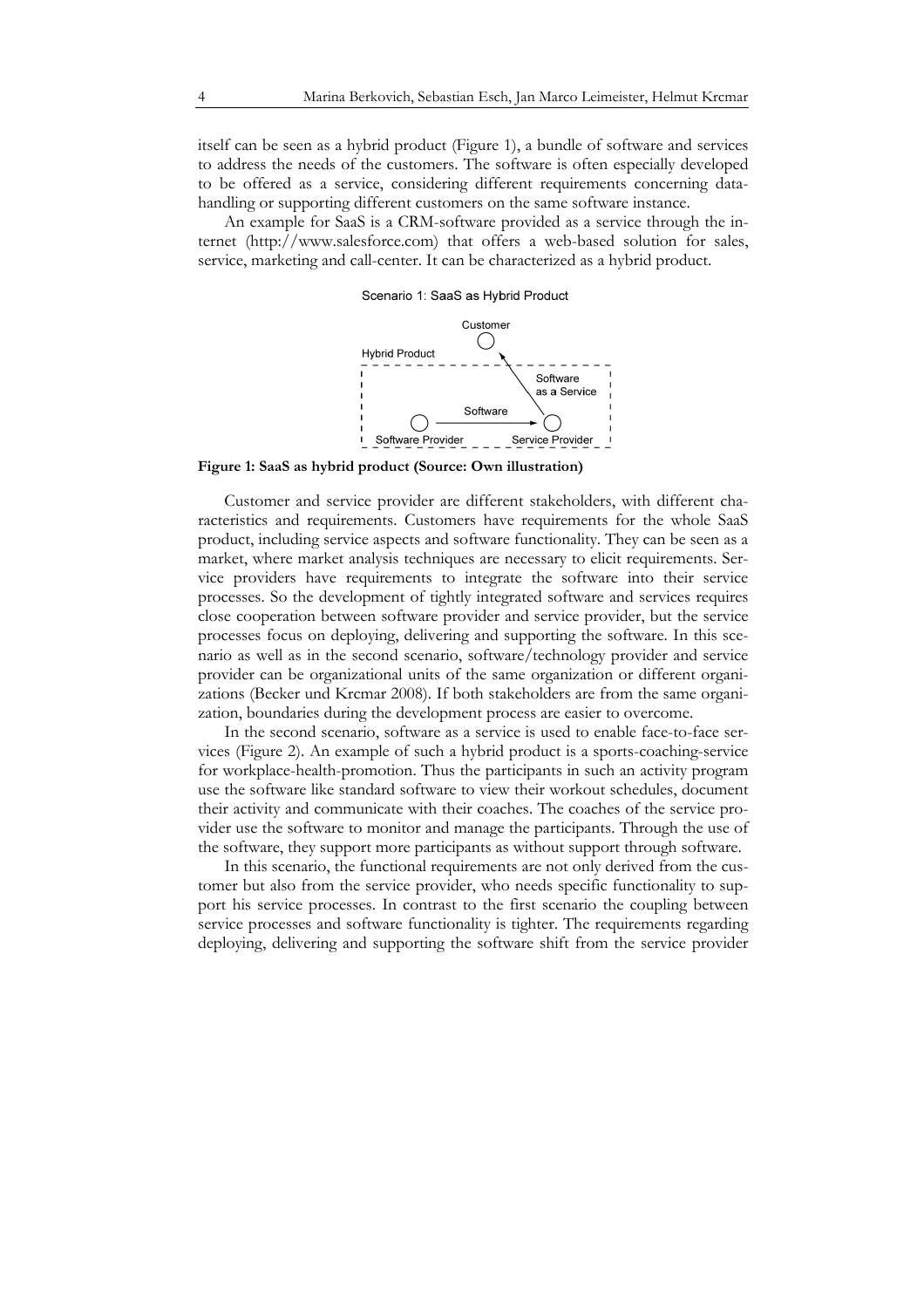in the first scenario to the technology and service provider. Also needs arise to decide together, which service processes can be automated or supported through the software, to make the hybrid product efficient and scalable.



**Figure 2: IT-enabled service as hybrid product (Source: Own illustration)** 

In both scenarios it is necessary to manage requirements for the hybrid product as a whole and their mappings to requirements for specific service- and software-components. The different stakeholders involved in developing the hybrid product have different requirements: Customers have requirements on the hybrid product as a whole. They do not differentiate between software and service components. Customers have requirements regarding functionality, availability (software and support), the integration into their own processes (key characteristic of hybrid products) and the security of their data. Service providers have requirements on software and service components. They may have a usage-based business model and corresponding requirements; e.g. that the software has to support usage-tracking. Other requirements may regard easy provisioning of the software, functionality to ease customer support or integration into customer processes.

In the second scenario, there are two SaaS relationships: between technology provider and customer and between technology provider and service provider. In the first case, the software offered is standardized for all customers with only little variance. In the second case the need for modularization and customization is stronger, especially if there is not only one service provider but different service providers, that use the same software to provide the service, for example in different geographical regions.

#### **4 Requirements Engineering**

As described in earlier sections SaaS is characterized by customer-individualization. Therefore the development of such products requires tight involvement of the customer. Only this way it can be assured that the needs of the customer are well understood and realized adequately. The integration of the customer is especially relevant for requirements engineering. The RE has the task to collect all requirements regardless of their source. The requirements have to be managed for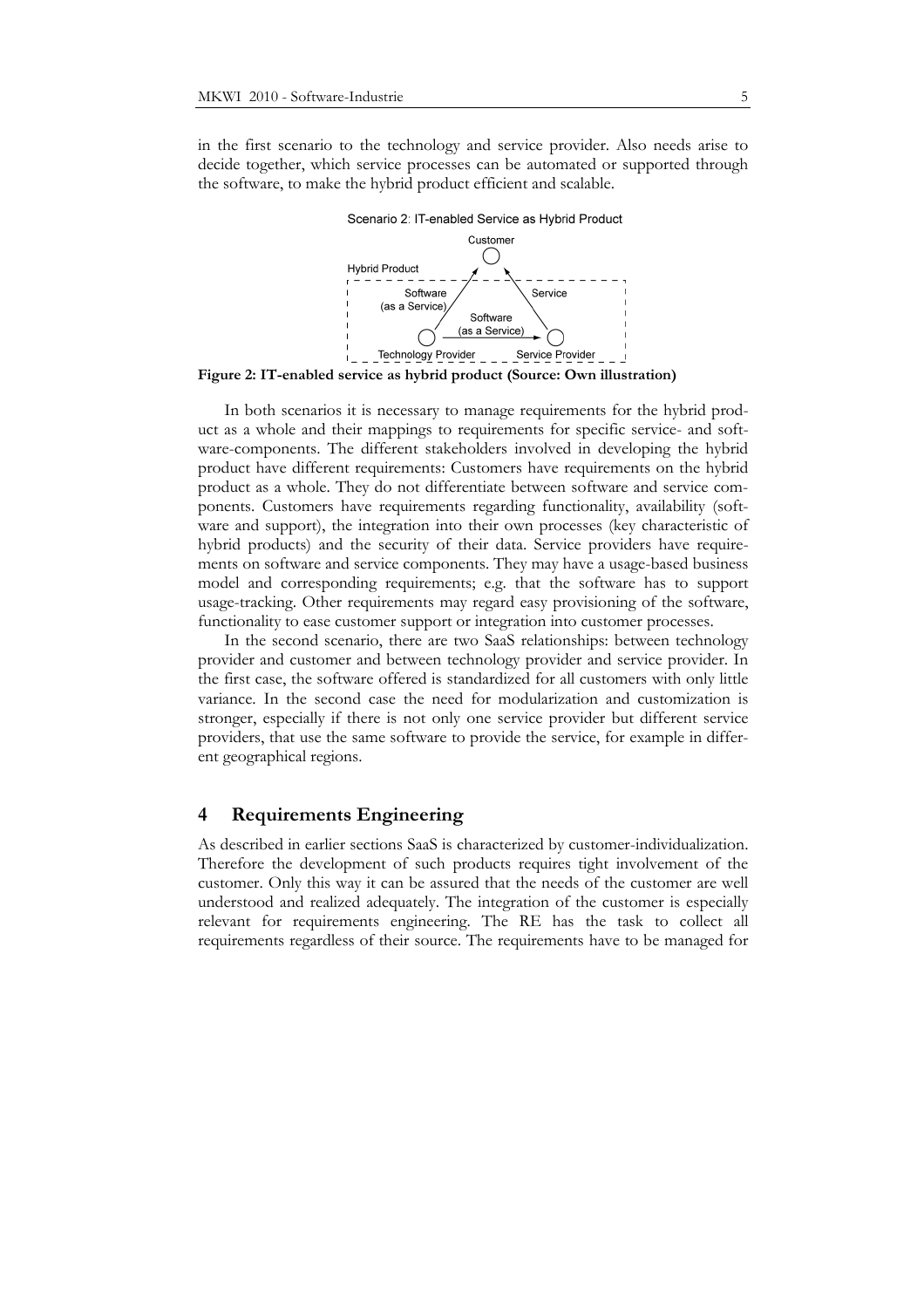the solution as a whole. Requirements to different parts of the solution have to be stated commonly to ease interdisciplinary communication. Nonetheless differences between the different domains and their components have to be regarded; i.e. different requirement elicitation methods are suited for different domains.

The first phase of a development project is to gather the requirements. Within the next phases of the development it is necessary to manage the requirements. In software engineering requirements engineering is seen as a special field that is "concerned with the real-world goals for functions of and constraints on software systems. It is also concerned with the relationship of these factors to precise specifications of software behavior, and to their evolution over time and across software families. The subject of requirements engineering is inherently broad, interdisciplinary, and open-ended" (Zave 1997). Berenbach (2006) points out that the increasing complexity of products and projects results in the growing importance of RE in the development process. Defining the requirements for RE for hybrid products requires to understand the concepts of RE.

According to Sommerville and Kotonya (1998) RE consists of the following phases: elicitation, analysis and negotiation, documentation, and validation. Within the requirements elicitation the goals, wishes and requirements from the different stakeholders are to be gathered. In the following phase the requirements are modeled and documented. During the analysis the initially elicited requirements are refined and concretized. The purpose of requirements negotiation is to resolve conflicts regarding requirements between stakeholders. Validation of requirements is defined as "the process of evaluating software at the end of the software development process to ensure compliance with software requirements" (IEEE 1990).

Requirements traceability "refers to the ability to describe and follow the life of a requirement, in both, forwards and backwards, directions" (Gotel und Finkelstein 1994). In connection with the traceability it is important to assess the impact of changes of requirements to the already developed system and to other requirements. These assessments are being done during the change management.

# **5 Requirements for RE for SaaS**

Up to now there exists no dedicated RE for hybrid products. In literature all involved domains have their own RE models, but there is no integrated one. SaaS consists of immaterial parts as software and services but also material parts as hardware on which the software is running. As a result of that also the lifecycles and the development methods are much different.

In section three it was described that the development of SaaS involves the software provider, service provider and the customer. Regarding the requirements engineering this means that there are two primary stakeholders that propose requirements to the developed solution. The customer has requirements to the software he will use and to the service that he will purchase. The service provider has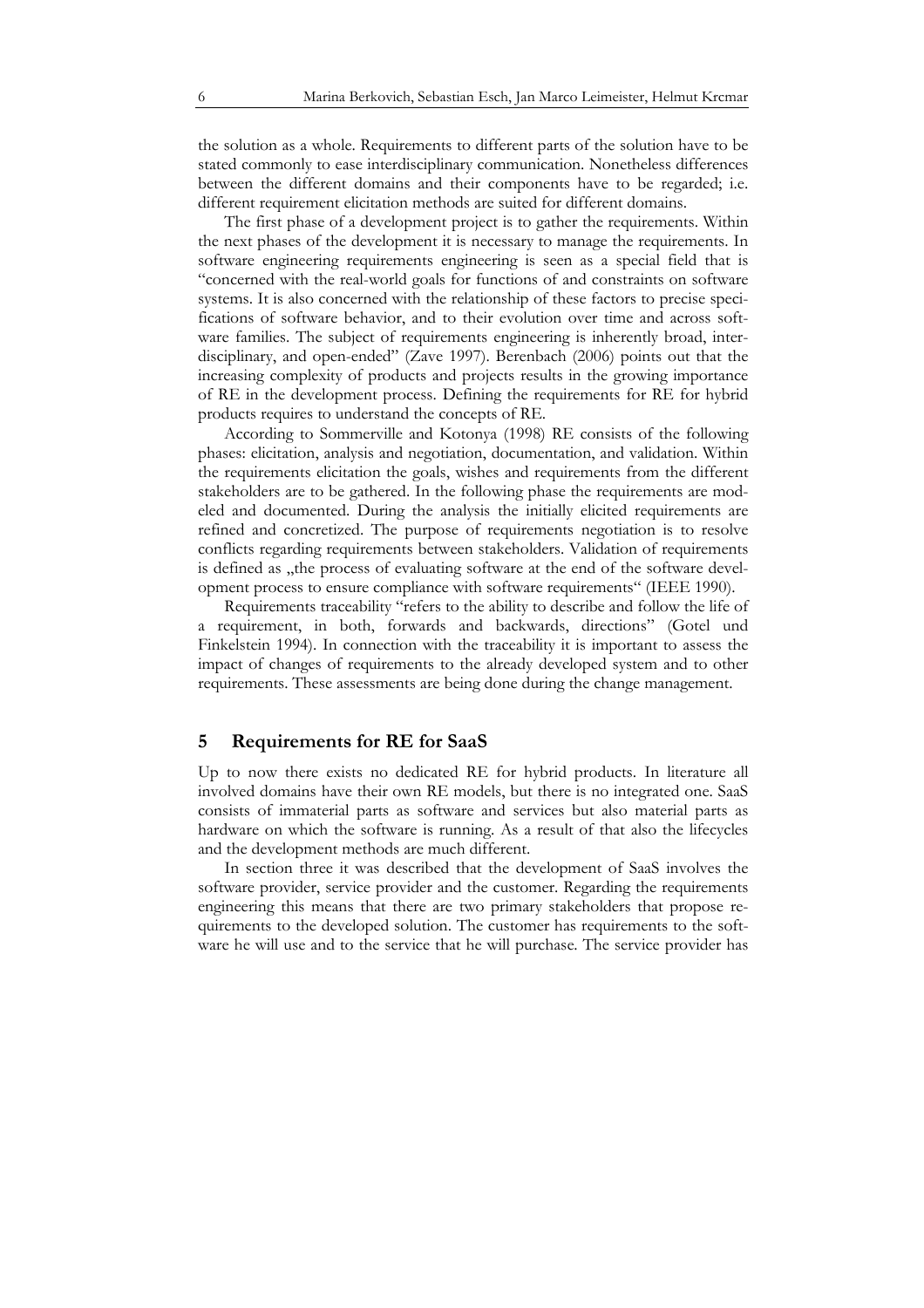requirements to the software, because he has to administer the software and he has to provide it to customers. In the second scenario, the technology provider has similar requirements regarding provisioning and maintenance of the software as the service provider in the first scenario. These requirements are very different from their nature. Some are referring to a software product while others are referring to a service. Furthermore these requirements are realized by different domains. These are the main reasons for the challenges for requirements engineering of SaaS.

Based on our review of SaaS as a hybrid product and of RE in general, we derived seven requirements for the RE of hybrid products (table 1). As a justification of these requirements, characteristics of SaaS that motivate the requirements are given. Each requirement is described in detail in the following sub sections.

| <b>Characteristic of SaaS</b>            | Requirement for the RE-                |
|------------------------------------------|----------------------------------------|
| as hybrid Products                       | Process                                |
| · Integration of multiple components     | 1) Coordinated and integrated RE for   |
| developed by different domains           | all single components of SaaS          |
| • Interdisciplinary development          | 2) Selection of the right stakeholders |
| • Customer and user are not the same     |                                        |
| • optimal satisfaction of customer needs | 3) Better customer integration into    |
| • customer-individualized products       | the RE-process                         |
| · different lifecycles of different com- | 4) Consideration of changes of re-     |
| ponents of hybrid products               | quirements after/during delivery       |
| · different sources of requirements      | 5) Thorough and continuous docu-       |
| • single requirements are realized by    | mentation of requirements              |
| different domains                        |                                        |
| • different elicitation methods for dif- | 6) Consideration of the source of      |
| ferent sources of requirements           | requirements during elicitation        |
| · main stakeholders: service-provider,   |                                        |
| customer                                 |                                        |
| • changes can affect both service pro-   | 7) Consideration of the source of      |
| vider and software developer             | requirements<br>during<br>change-      |
|                                          | management                             |

#### **Table 1: Requirements and their justifications**

#### 5.1 Coordinated and integrated RE for all single components of SaaS

SaaS contains multiple components, such as software and services, which are combined into bundles. These single components, provided by different domains, namely software engineering and service engineering, should be integrated carefully. The single components of hybrid products are actually handled separately by literature and practice (Leimeister und Glauner 2008).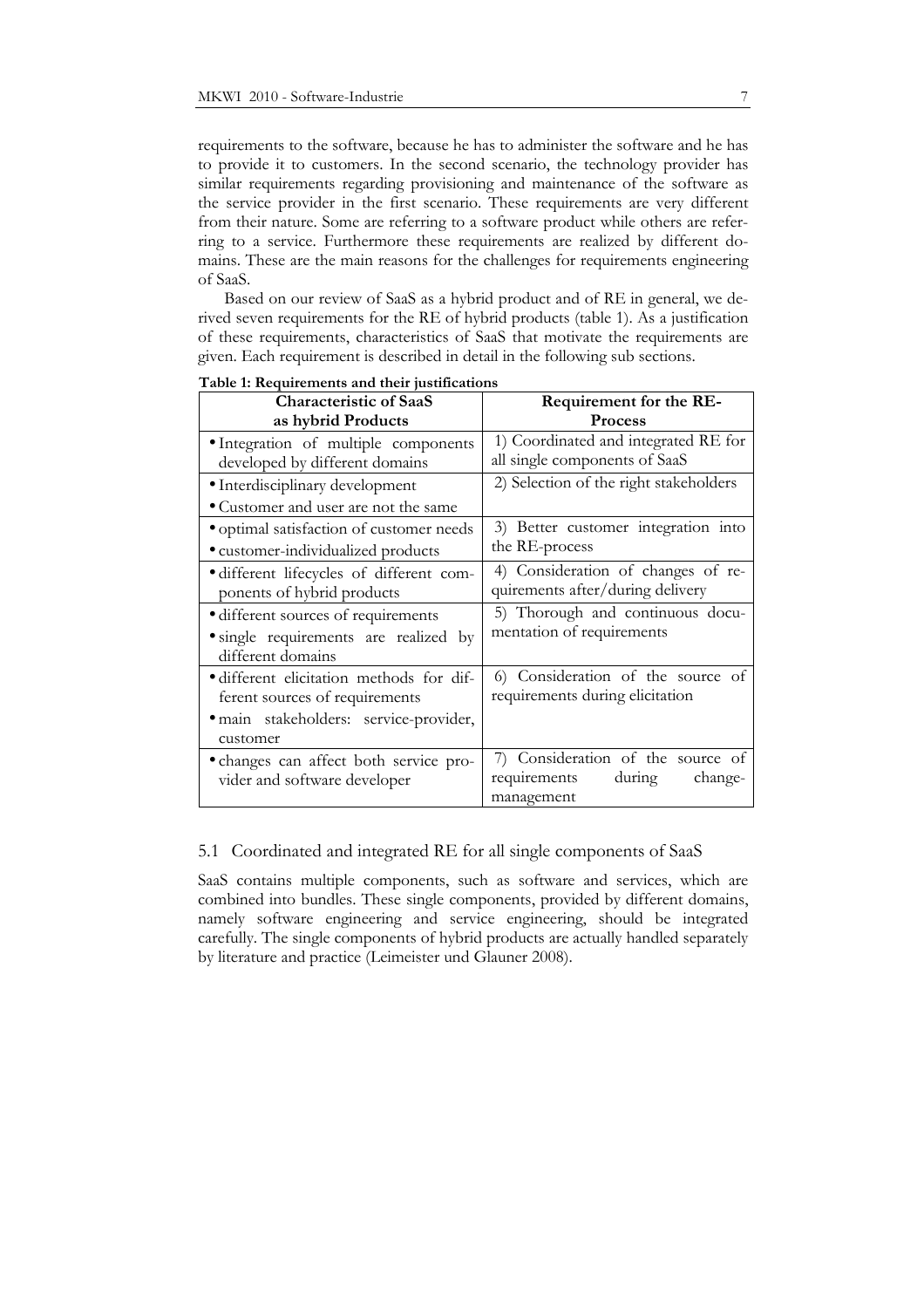The requirements are usually stated for the entire solution. These requirements have to be split and stated for each part of the hybrid product. The RE-process has to be adjusted accordingly. If the requirements of the entire solution change, the impact of this change on the single parts of the hybrid product has to be evaluated.

#### 5.2 Selection of the right stakeholders

"Requirements come from people, not books" (Alexander 2006). This statement underlines that it is very important to find the "right" stakeholders to get complete information on the requirements. The stakeholders have the task to state the requirements for the solution under development. A stakeholder is defined as "any group or individual who can affect or is affected by the achievement of the organization's objectives" (McManus 2004). A wrong selection of stakeholders, that means a selection of stakeholders that are not relevant for the development of the system, can affect the further development negatively. In section 4 the characteristics and the main stakeholders of SaaS were described. A main stakeholder is the customer that wants to purchase the SaaS. He states requirements on the software and the service. The service-provider itself is an important stakeholder, because he maintains the software and has therefore his own requirements to it. Based on those requirements the software provider has to implement the software. The aspect of selecting the right stakeholders is especially important and difficult in interdisciplinary development. Stakeholders come from different domains and their requirements have to be understood and managed accordingly. In the case of SaaS requirements both on software and services have to be managed.

#### 5.3 Better customer-integration into the RE-process

One of the most important attributes of hybrid products is their orientation on customers' wishes and their satisfaction. The customer acceptance is growing with a higher fulfillment of customer requirements. Most companies have not understood that the integration of the customer into the RE-process helps to increase the understanding of customer-requirements and helps to implement the requirements correctly. Often the customer is only involved in the first phase during elicitation of requirements. Newer approaches from software engineering, especially agile methods like Extreme Programming (Beck 2000) involve the customer during the complete development process. But they don't cover the service engineering part of the SaaS solution. After that phase the customer is hardly integrated into the process until the validation phase. Also in the phase of requirements analysis the customer has to be integrated. This especially facilitates the requirements negotiation, where conflicts between requirements are resolved and where misunderstandings between the customer and the developers are dissolved. The communication with the customer in these phases is problematic, because he has another "language" and another problem-understanding than the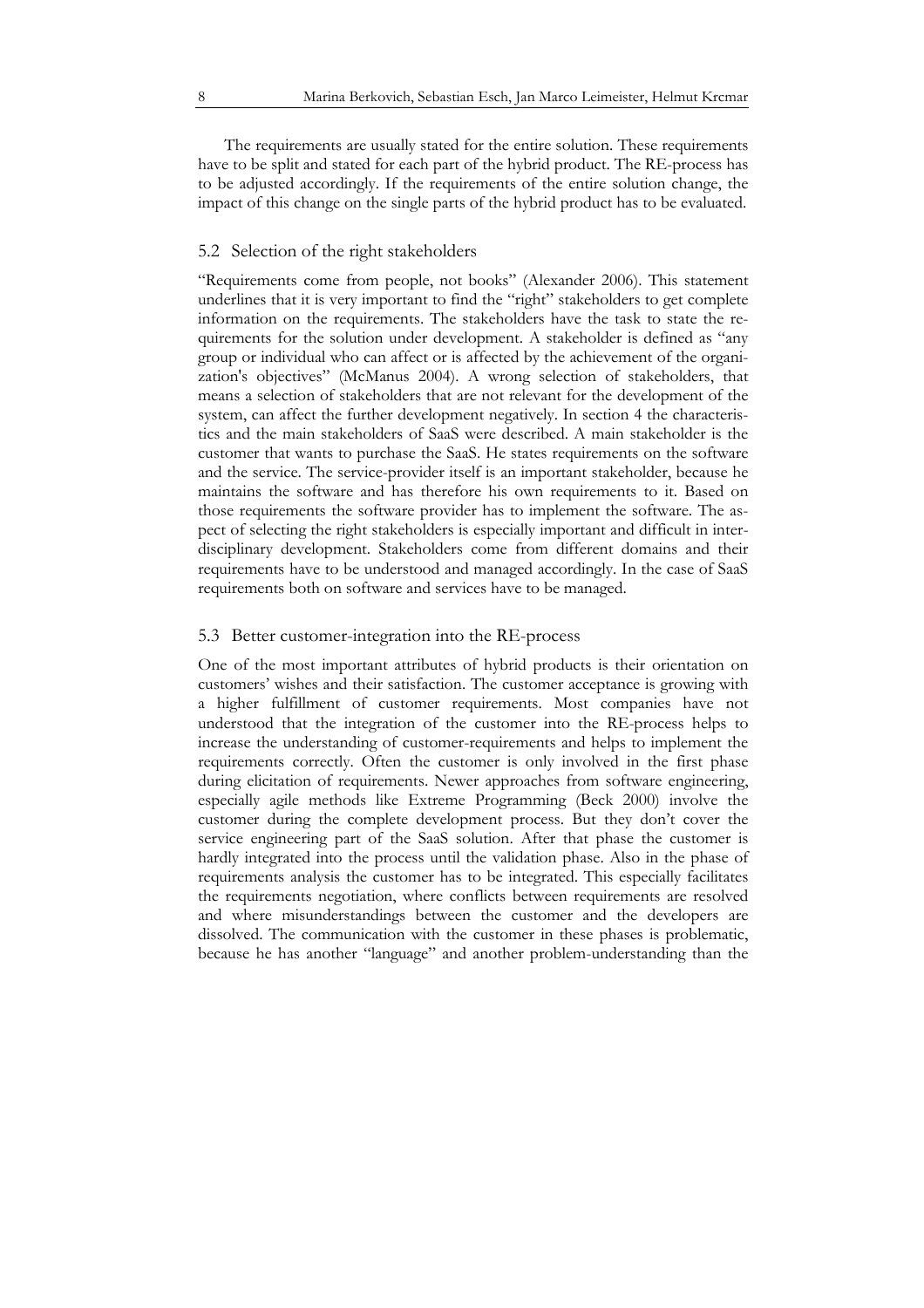developer (Abramovici und Schulte 2007). A precondition for the integration of the customer is that the customer and the developer are able to understand each other. It is important that the customer is not underestimated. The knowledge of the customer about technologies and possible solutions is becoming more and more realistic. The service provider should also be integrated into the RE of the software components, to assure a tight integration of software and service components.

#### 5.4 Consideration of changes of requirements after delivery of the software

After the software development is completed and the software has been delivered to the service-provider, the life of SaaS is not over. Services are continually delivered. Therefore the lifecycles of different components of hybrid products are different. The RE-process has to be able to manage new requirements arising during use of the hybrid product. During the use of SaaS new requirements can be expressed by the customer. In this case it is necessary to analyze whether the software or the service is affected by the change. To do such an impact analysis traceability between requirements and the solution is needed.

#### 5.5 Thorough and continuous documentation of requirements

Because a hybrid product consists of several components developed by different domains, the requirements have also different sources. The requirements on software and services are handled differently. When documenting the requirements its source has to be explicitly regarded, to support the traceability, validation, and handling of requirements after the development.

#### 5.6 Consideration of the source of requirements during elicitation

Due to the insights gained above about the composition of SaaS as hybrid product, the sources of requirements have to be regarded carefully. Requirements for the hybrid product derive from the market. Therefore for eliciting requirements market analysis methods are used. The market analysis has to be carried out both by the service provider and the software producer. Requirements on the software either derive from requirements of the customer of the hybrid product, elicited by market analysis, or from the service provider. The latter can be elicited using methods known from software engineering like workshops, interviews, observations and scenarios (Pohl 2007). The idea of SaaS as a hybrid product is that the software producer develops individual software for a service provider, which himself offers this software as a service to a customer. In this context it is important to shape the communication between software producer and service provider so that it is guaranteed that the requirements of both the market and service provider are considered adequately. The attributes of software in the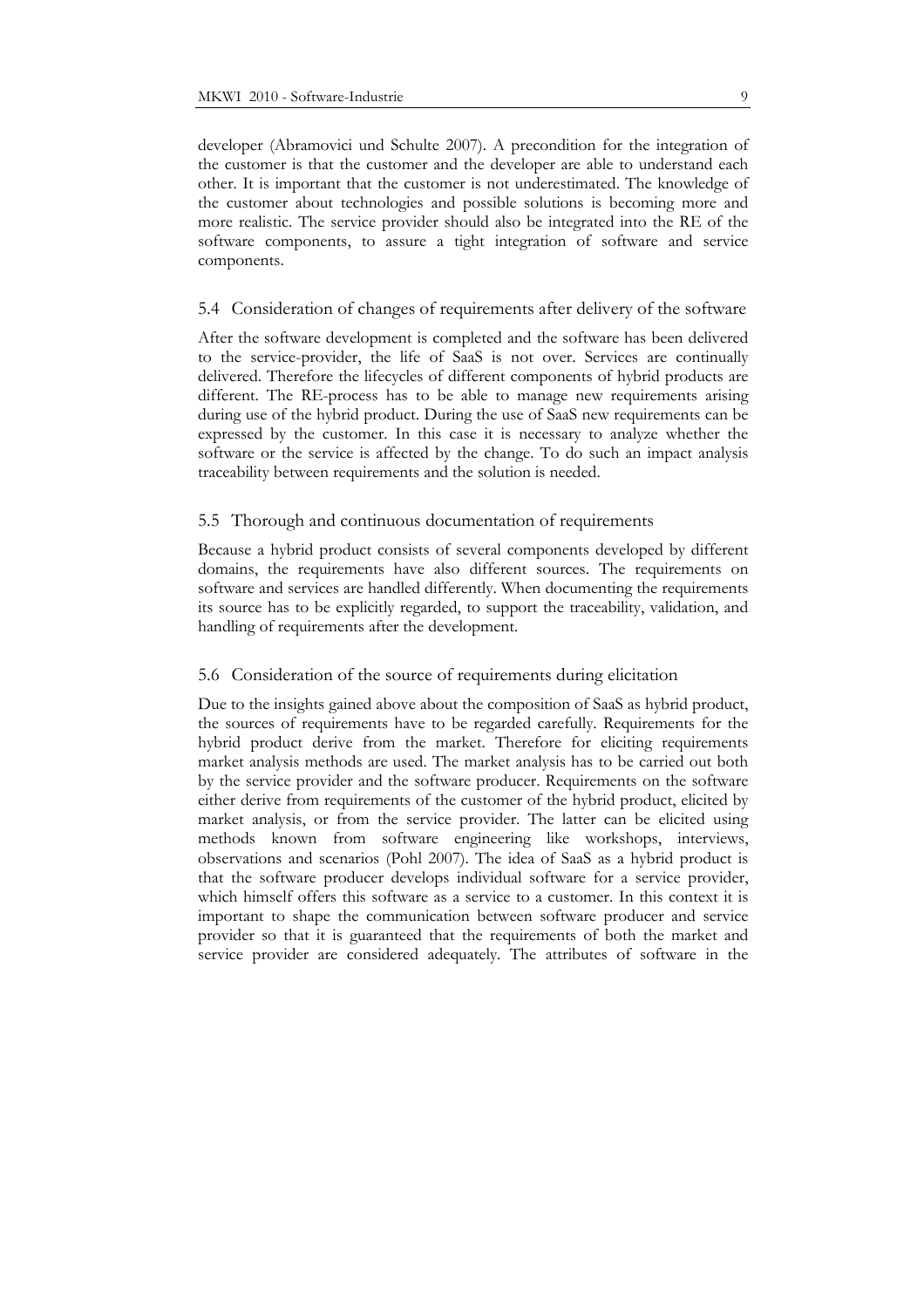context of SaaS offered as a software product and as a service should be regarded during the traceability, validation and change-management of requirements.

## 5.7 Consideration of the source of requirements during changemanagement

The requirements of both software and service can change. In the case of SaaS as a hybrid product all changes have to be carefully handled. If a change of the Software as a Service is requested, it has to be decided if only the service has to be changed or if the software itself has to be changed. Changes of the service alone have to be done by the service provider, while changes of the software have to be handled by the software producer and the service provider together.

#### **6 Conclusion**

In this paper the nature of Software as a Service has been described. SaaS has been set into relation with hybrid products, which have several commonalities with SaaS. The point of view of hybrid products enabled us to take a holistic view on SaaS, without favouring one part of them.

Then the role of requirements engineering in the development of SaaS has been clarified. From the characteristics and needs of SaaS, requirements to the RE process were derived. These requirements describe seven areas of requirements engineering, which are particularly important for SaaS. These areas for improvement should be addressed first by research and practice.

SaaS generates its main benefit by addressing the customer wishes better than classic software does. Thus, one of the main goals is to improve the customerintegration into the RE process. This way experiences with customer-integration, already made in the context of hybrid products can be transferred to SaaS.

The next step in research is to define a requirements engineering model for SaaS, based on the requirements presented in this paper. Such a model consists of an artifact and a process model. The artifact model describes the types of requirements that have to be specified for the solution as a whole and the refined requirements to the single domains involved in creating the solution. Also the relations between requirements beyond domain boundaries have to be captured.

This work will lead to a deeper understanding of requirements engineering and its integration into the overall development process of SaaS. For research this enables the possibility of a systematic integration of existing RE methods and techniques in the development of SaaS. In practice, through a comprehensive RE model, the collaboration between different domains involved in the development is enhanced. For the interdisciplinary communication, a common understanding, like provided by the RE model, is essential. The developed RE model also supports the refinement of requirements alongside the phases of RE and the partition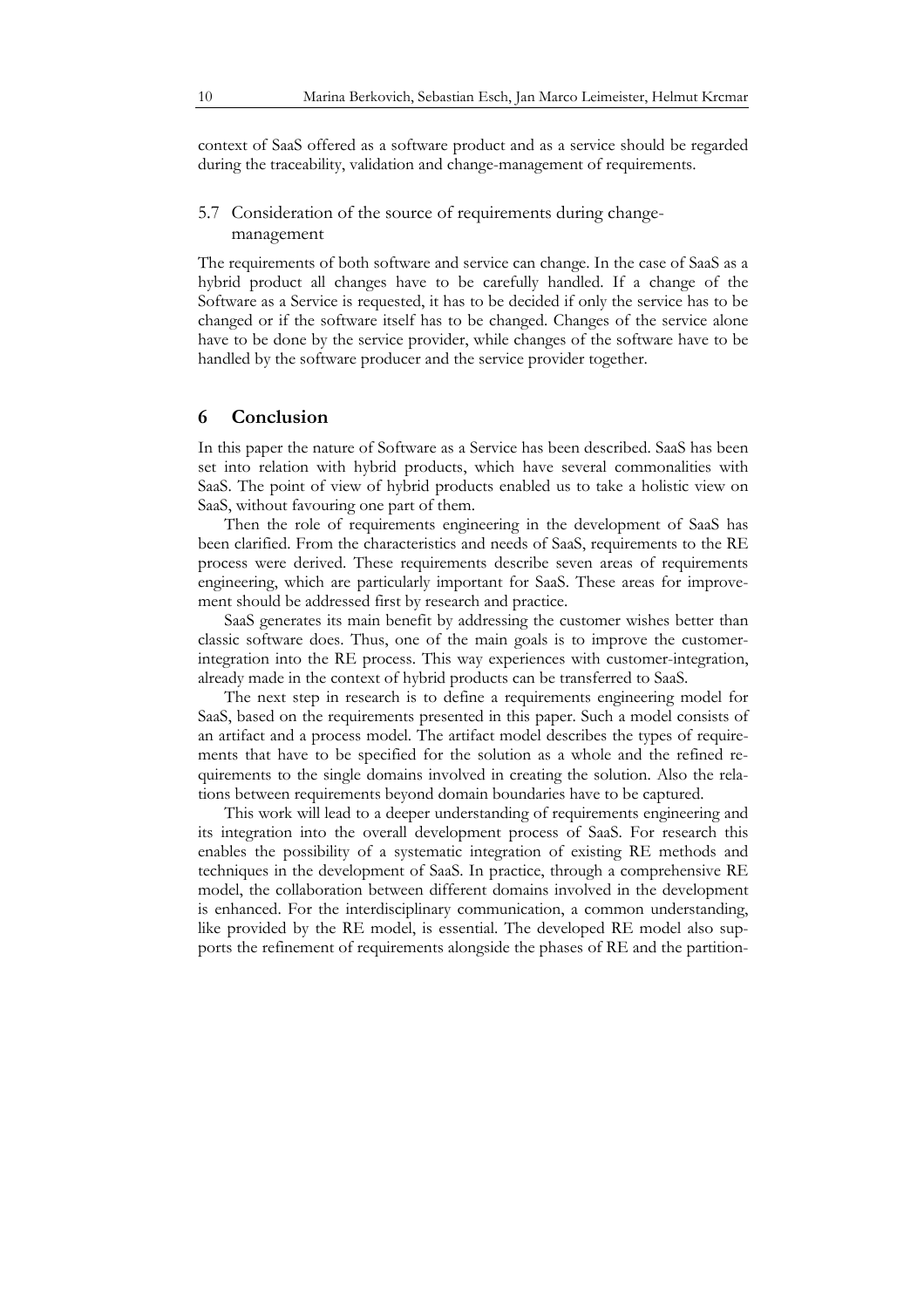ing of them into requirements for each domain. This way traceability as well as defined responsibilities for requirements can be established in practice. In general, the developed RE model will contribute to a more effective RE in practice and it will therefore improve the overall development process of SaaS.

## **Literature**

- Abramovici M, Schulte S (2007) Optimising customer satisfaction by integrating the customer's voice into product development. International Conference on Engineering Design, ICED'07. Paris, France.
- Alexander I (2006) 10 small steps to better requirements. In: Software, IEEE, 23(2): 19‐21.
- Aurum A, Wohlin C (2005) Engineering and Managing Software Requirements (1 Aufl.), Springer, Berlin.
- Beck, K (2000) Extreme Programming Explained: Embrace Change, Addison-Wesley, Reading, MA.
- Becker J, Krcmar H (2008) Integration von Produktion und Dienstleistung Hybride Wertschöpfung. In: Wirtschaftsinformatik, 50(3).
- Berenbach B (2006) Introduction to Product Line Requirements Engineering Paper presented at the 10th International Software Product Line Conference.
- Berkovich M, Esch S, Leimeister JM, Krcmar H (2009a) Requirements engineering for hybrid products as bundles of hardware, software and service elements – a literature review. 9. Internationale Tagung Wirtschaftsinformatik. Wien, Österreich.
- Berkovichsp M, Leimeister JM, Krcmar H (2009b) An empirical exploration of requirements engineering for hybrid products. Proceedings of the XVIIth European Conference on Information Systems (ECIS). Verona, Italy.
- Böhmann T, Krcmar H (2007) Hybride Produkte: Merkmale und Herausforderungen. In: Wertschöpfungsprozesse bei Dienstleistungen: Forum Dienstleistungsmanagement. Hrsg.: Bruhn, M.; Stauss, B. Gabler, p. 240-255.
- Buxmann P, Lehmann S, Hess T (2008) Software as a Service. In: Wirtschaftsinformatik, 50(6):500-503.
- Carney D, Leng F (2000) What do you mean by COTS? Finally, a useful answer. In: Software, IEEE, 17(2):83-86.
- Chen JC, Gold NE, Mehandjiev N, Layzell PJ (2005) Managing supply chains of software as a service through agent negotiations. Paper presented at the Seventh IEEE International Conference on E-Commerce Technology. CEC 2005, p. 378 - 381.
- Choudhary V (2007) Software as a Service: Implications for Investment in Software Development. Paper presented at the 40th Annual Hawaii